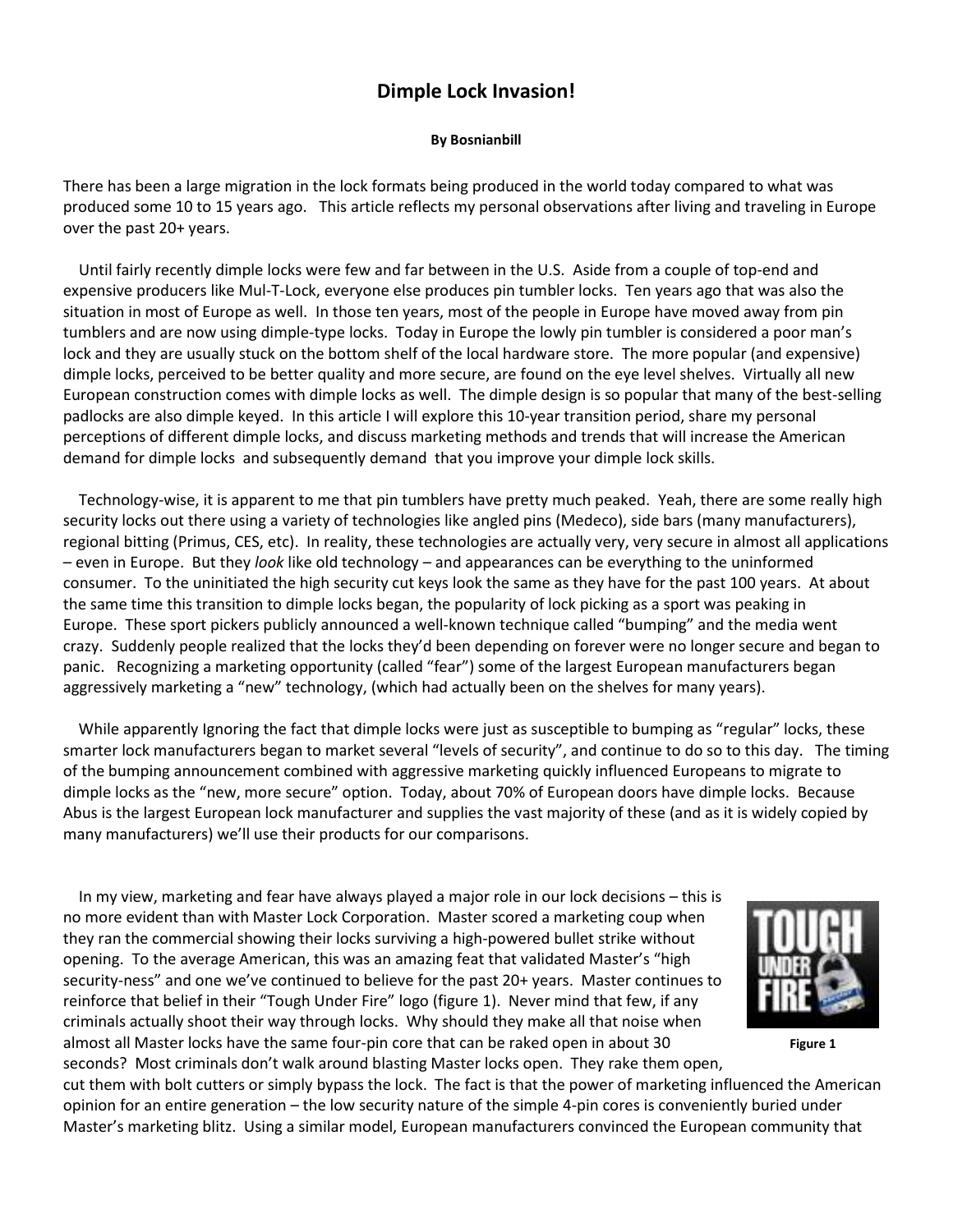dimple locks were far superior to those old, bump-prone pin tumbler locks – specifically, *their* dimple locks. Let's take a look at how Abus did this in Europe and that should give us an indication of how it'll play out here in the U.S.



 Abus security products are the European equivalent of our Master Lock in terms of popularity. The difference is that Abus actually produces some very secure locks, as well as other security products for domestic, commercial, and mobile security. (Oddly, many Europeans will answer "Masterlock" when asked about their preference for a good, high quality padlock. When Americans are asked which country has an excellent reputation for engineering, technology and precision machining, they inevitably respond

"Germany".) Clearly, the Europeans fell for Master's 20-year long propaganda while Americans accept that everything German is the finest quality. This belief is what Abus has been exploiting as they move into the U.S. marketplace. American's belief in German quality is how Abus will catapult themselves into the U.S. market and they reinforce that belief by including the words "Security Tech Germany" beneath their logo (figure 2).

 The U.S. is at another competitive disadvantage because there are virtually no producers of dimple locks, making them pretty rare here. Most Americans have never even *seen* a dimple lock, so the first time they see one their reaction is "Holy crap! **This** is one secure lock!", without understanding how the locks work. It looks weird, complicated and high tech, so it **must** be better than what we have, right? Abus understands this, and as the largest manufacturer and supplier of dimple locks in the world, they are uniquely positioned to flood the U.S. with their products, dominate the marketplace and probably kill off any American competitors. By the time U.S. lock makers figure out the game and spool up production capacity, it'll all be over but the crying. Abus has the product, manufacturing capability, engineering know-how, distribution network and a ready market into which they can double or triple their market share. Knowing that, let's take a look at their current offerings and evaluate their vulnerabilities. While we're focusing on Abus in the next few paragraphs, please understand that most European lock makers produce very similar products with identical features. In that respect, Abus is a "generic" that represents all the dimple lock makers.

 If nothing else, Abus understands human nature and psychology. One of the really smart things they've done is establishing a scale ranging from 1 to 10 that indicates the "protection standard" to "help you decide on the appropriate level of security for your application" (figure 3). Uh, huh. Read: "Time to pick". I've found that the 1-3 takes about 3 minutes or less on the average to defeat. The 4-6 takes about 10 minutes, and 7-9 about an hour,



**Figure 3**

usually more. The 10 is reserved for disc detainer locks that, for the average criminal, are for all practical purposes unpickable. Yes, there are specialized disc detainer tools and a handful of people on the planet that can actually use them, but the average criminal will simply avoid disc detainer locks altogether. Most lock buyers know nothing about lock design, pick resistance, or bypass technologies to they'll probably gravitate to the higher numbers because nobody's wife will let them buy a 3 when a 9 is available... Naturally, the higher the number the higher the cost – so Abus understands that economics plays an important role in American decision making. Let's see what we'll get for our money.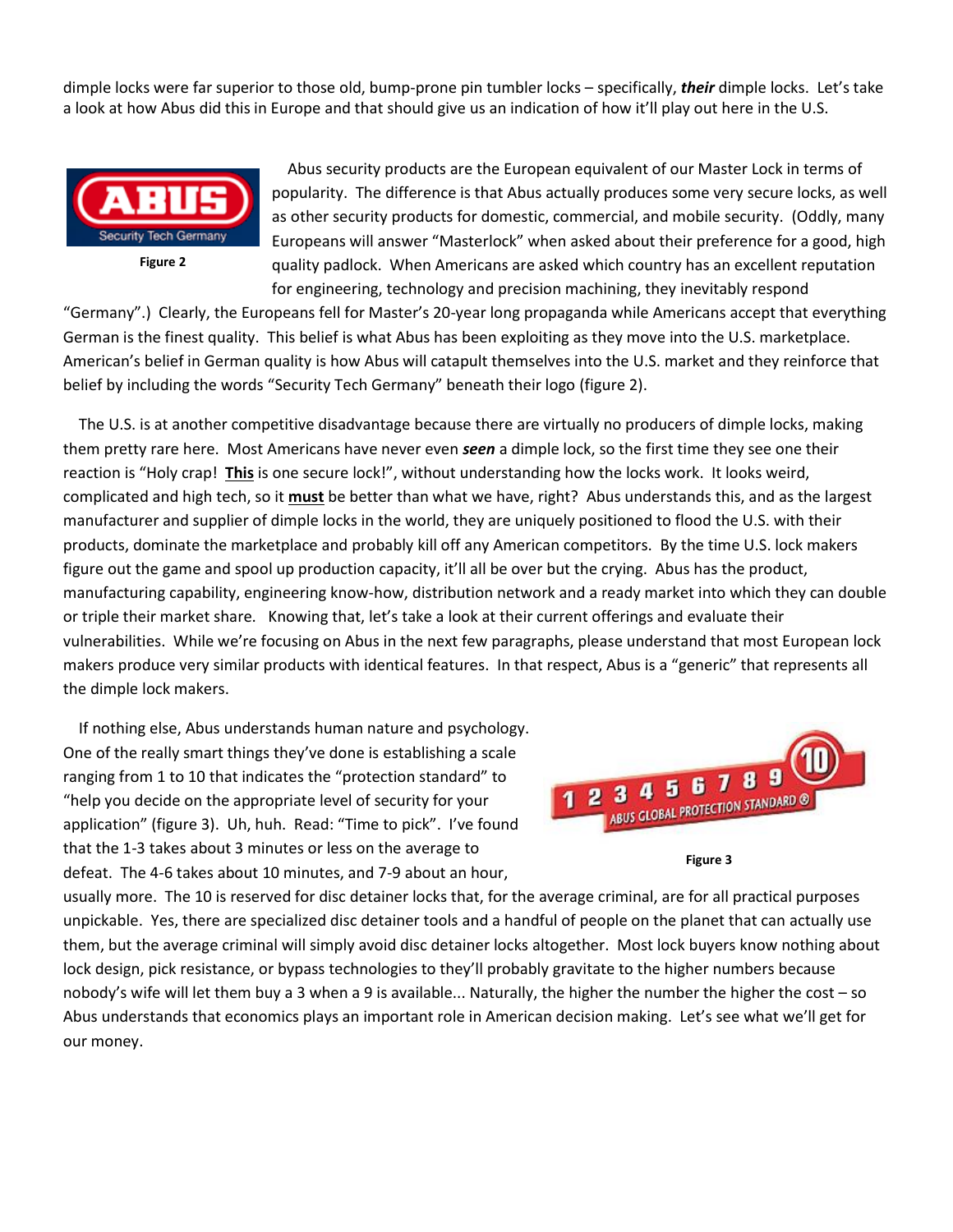The entry-level dimple lock in figure 4 contains six active pins and four passive pins. In these basic models the passive pins are pretty much irrelevent because most manufacturers use the same shells and keyways for all their locks. To pick this you only have to



pick the six pins on the bottom. Unfortunately, you'll need specialized dimple picking tools because the keyway is quite restrictive. Six pins with six possible depth settings means there are a little over 46,000 possible combinations, making it rakable. These mid-level secuurity models cost around \$35. Many other manufacturers produce clones with identical features.



**Figure 4**



**Figure 5**



 If you want a little higher level of security you actually have three choices, the EC750 (rated 9), EC850 (both rated 7) and the EC950 (rated 8). These are similar to figure 5 and have the same shell and layout as the mid-security model but the four passive pins are now active,

meaning there are 10 active pins that must all be picked. The only difference between the models is the two rated 8 have an anti-drill pin. Any criminal wanting to pick through this class of cylinders better bring a specialized dimple pick set and a lunch. 10 pins, 6 depth settings = 1 million possible keys. These models cost in the range of \$40-\$75. Again, other manufacturers have identical products in this price range as well.

 At the top of the dimple lock security heap you'll find locks equivalent to the Abus XP2S shown in figure 6. You'll notice the internals of this class of lock have up to three separate axes of pins, at the 12, 3, and 6 o'clock positions. Oh yeah, there are 12 pins with 6 depth settings…almost 3 million combinations. Some of these also contain sidebars, making picking pretty difficult, even for very experienced pickers. Depending on the manufacturer these are usually priced above \$100 and up. In Europe, this is the most popular level of security and is found on most homes.



**Figure 6**

 You can see the number of pins, pin layout, and other security features determine whether a dimple lock is "pickable". Most dimple locks *are* pickable, if only we can gain access to the pins. That's our biggest problem: pin access. Naturally, lock designers know this and design keyways to block our access to pins. Fortunately, manufacturers have pretty much settled on a few common keyways that all the manufacturers share. Since Abus is the most prolific producer, most copy their older, out of patent keyways – exactly as we have done here in the U.S. with the SC1, SC4, Y1, etc. Below are some closeups of common keyways so you can see how the warding partially blocks access to the pins.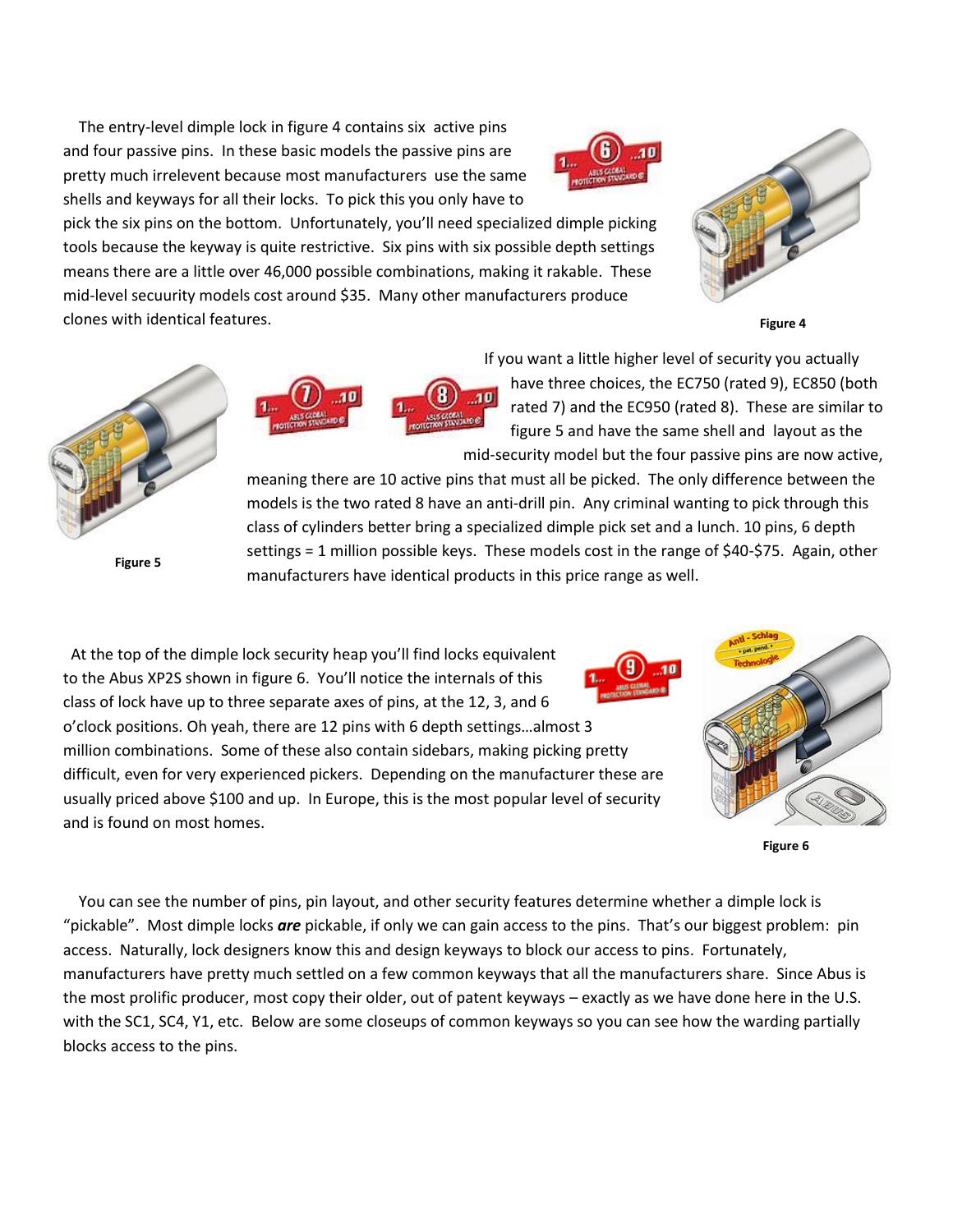

**Figure 7**



 You can see the keyway in figure 8 is a little more restrictive but you could probably attack the six pins from either side. Like the Baton, there's plenty of room to start off with a rake and hope the bitting isn't too crazy. If the raking doesn't work, move to the straight flag and finish setting the unset pins. Tolerances on this lock are a little tighter but with no security pins I'd still give this one a 4.

This Euro-cylinder in figure 7 actually isn't too bad. The six pins are pretty accessible and the wardings aren't too restrictive. You'd probably have best results attacking these pins by placing your tool on the left. First, however, I'd try a rake since there is plenty of room to fit one in the keyway. There are no security pins in these locks and on the Abus security scale I'd give them a 4.

**Figure 8**



**Figure 9**

This Bosca's keyway (figure 9) is very similar to the Oxford in figure 8 except it is a little tighter on the left side. You'd probably have better luck attacking first with a rake, following up with a flat or partial flag positioned on the right side. This inexpensive six-pin Spanish lock is similar to the two above but with slightly better quality, so I'd give it a 5.